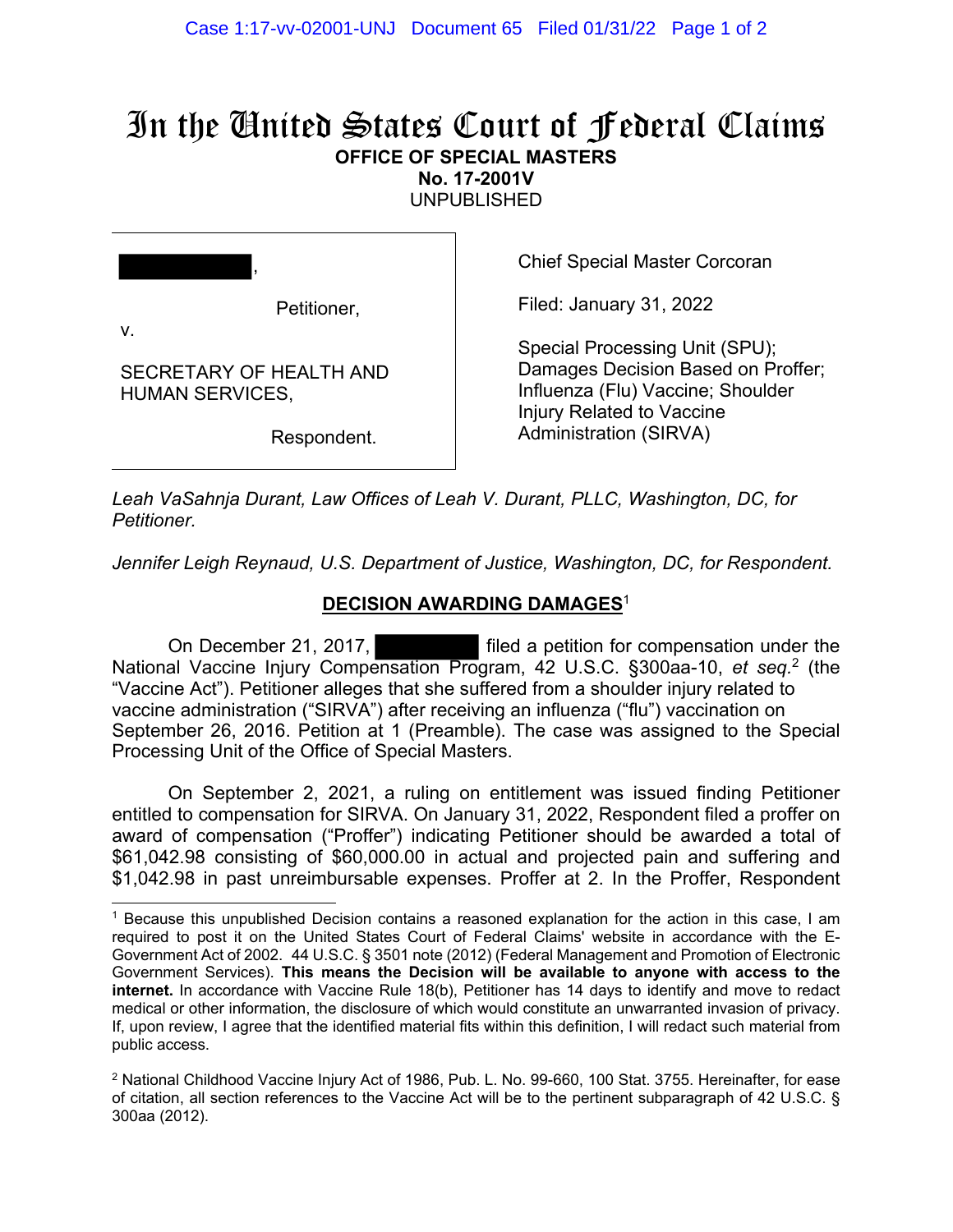represented that Petitioner agrees with the proffered award. *Id.* Based on the record as a whole, I find that Petitioner is entitled to an award as stated in the Proffer.

 Pursuant to the terms stated in the attached Proffer, **I award Petitioner a lump sum payment of \$61,042.98 (consisting of \$60,000.00 in actual and projected pain and suffering and \$1,042.98 in past unreimbursable expenses) in the form of a check payable to Petitioner.** This amount represents compensation for all damages that would be available under Section 15(a).

The Clerk of Court is directed to enter judgment in accordance with this decision.<sup>3</sup>

## **IT IS SO ORDERED.**

 **s/Brian H. Corcoran**  Brian H. Corcoran Chief Special Master

<sup>&</sup>lt;sup>3</sup> Pursuant to Vaccine Rule 11(a), entry of judgment can be expedited by the parties' joint filing of notice renouncing the right to seek review.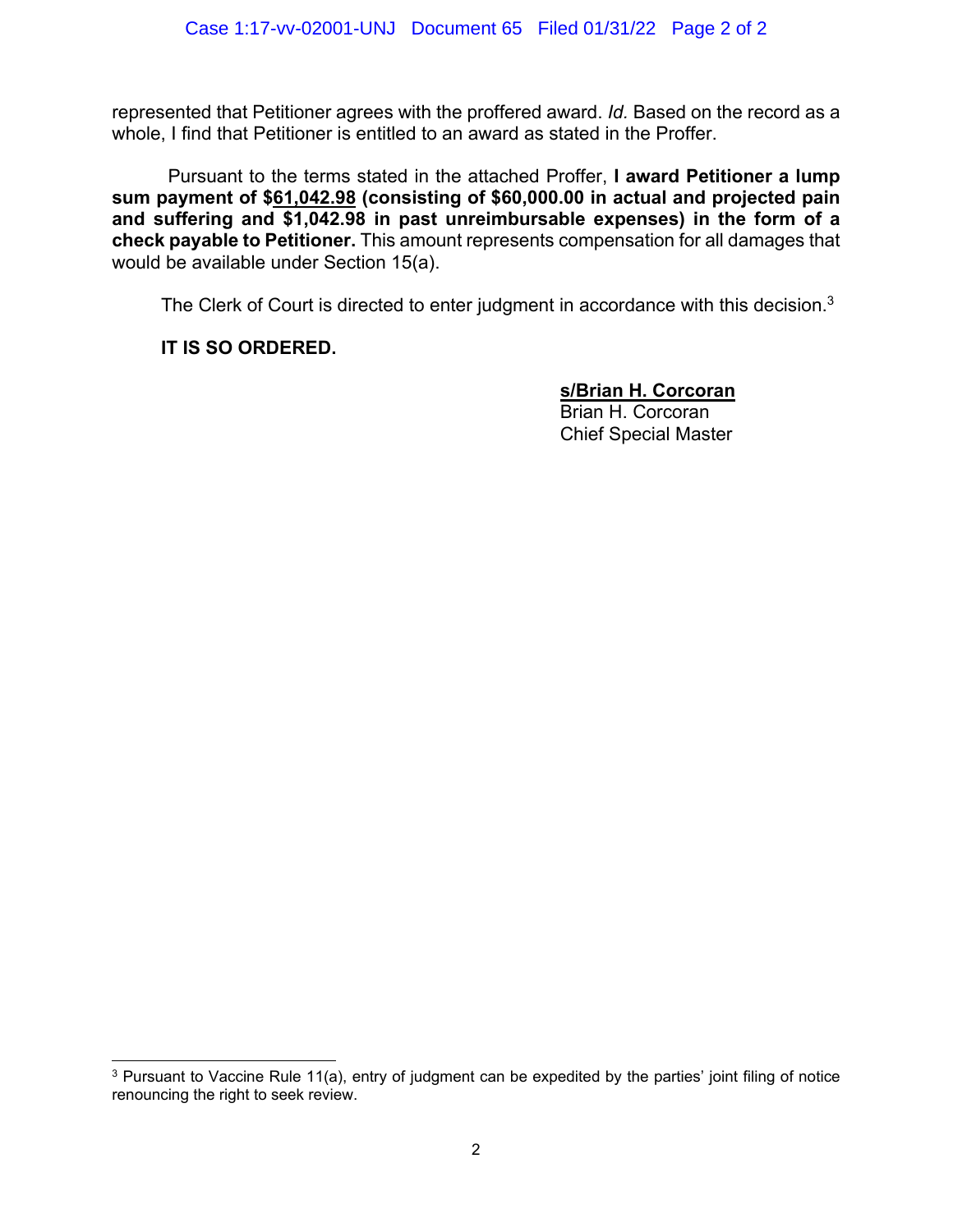#### **THE UNITED STATES COURT OF FEDERAL CLAIMS OFFICE OF SPECIAL MASTERS**

Petitioner,

,

v.

I

SECRETARY OF HEALTH AND HUMAN SERVICES,

No. 17-2001V Chief Special Master Corcoran

Respondent.

### **PROFFER ON AWARD OF DAMAGES**

On December 21, 2017, ("petitioner") filed a petition for compensation ("Petition") under the National Childhood Vaccine Injury Act of 1986, as amended ("the Vaccine Act" or "the Act"), 42 U.S.C. §§ 300aa-1 to -34. The Petition alleges that petitioner suffered from a shoulder injury related to vaccine administration ("SIRVA") as a result of an influenza ("flu") vaccine administered to her in her right arm on September 26, 2016. *See* Petition at Preamble. The Court found petitioner entitled to compensation on September 2, 2021. ECF No. 59.

#### **I. Items of Compensation**

## **A. Pain and Suffering**

Respondent proffers that petitioner should be awarded \$60,000.00 in actual and projected pain and suffering. This amount reflects that any award for projected pain and suffering has been reduced to net present value. *See* 42 U.S.C. § 300aa-15(a)(4). Petitioner agrees.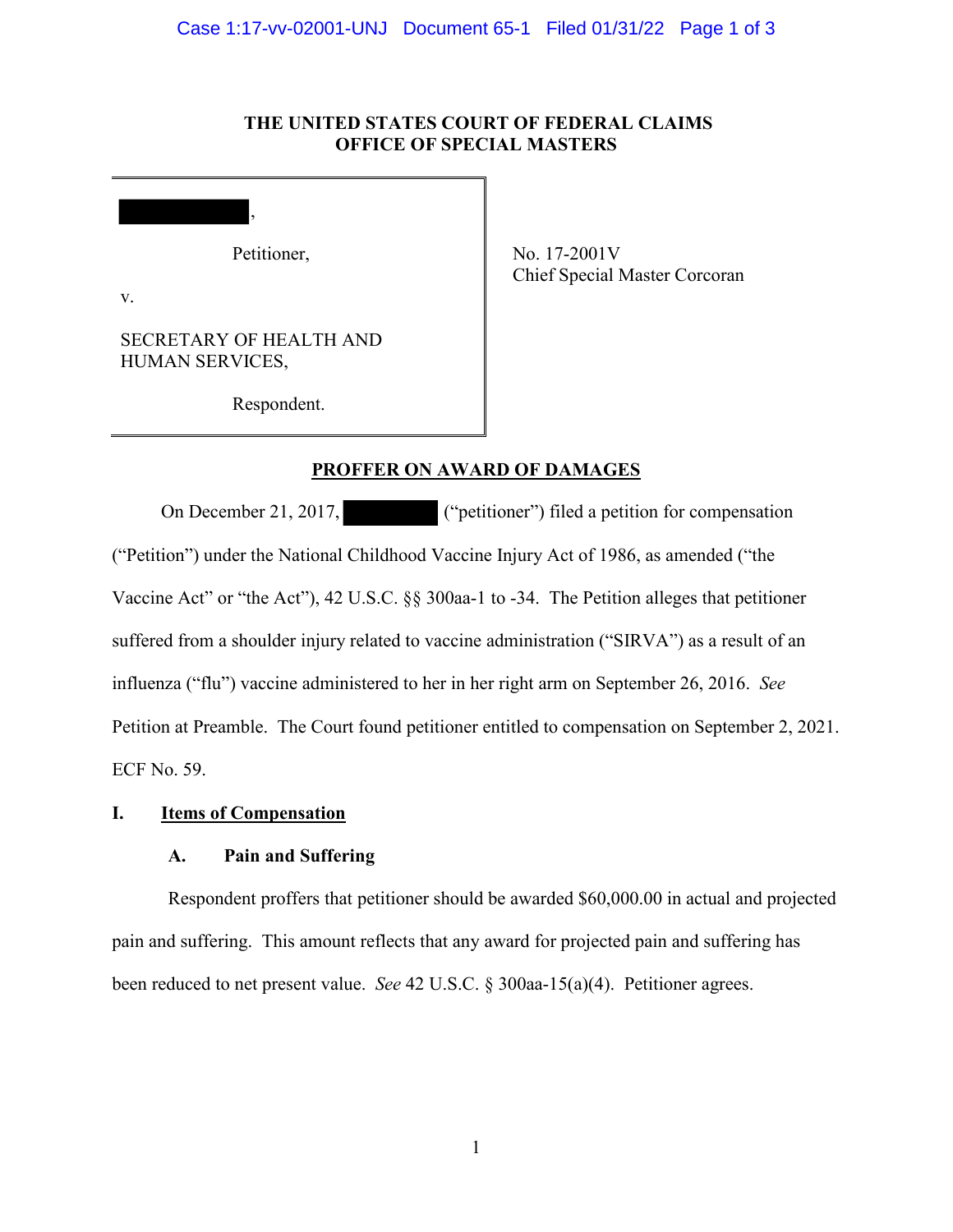#### **B. Past Unreimbursable Expenses**

Evidence supplied by petitioner documents his expenditure of past unreimbursable expenses related to his vaccine-related injury. Respondent proffers that petitioner should be awarded past unreimbursable expenses in the amount of \$1,042.98. Petitioner agrees.

#### **II. Form of the Award**

Respondent recommends that the compensation provided to petitioner should be made through a lump sum payment of  $$61,042.98$  $$61,042.98$  $$61,042.98$  in the form of a check made payable to petitioner.<sup>1</sup> This lump sum payment represents all elements of compensation to which petitioner would be entitled under 42 U.S.C. § 300aa-15(a). Petitioner agrees.

Petitioner is a competent adult. Evidence of guardianship is not required in this case.

Respectfully submitted,

BRIAN M. BOYNTON Acting Assistant Attorney General

C. SALVATORE D'ALESSIO Acting Director Torts Branch, Civil Division

HEATHER L. PEARLMAN Deputy Director Torts Branch, Civil Division

DARRYL R. WISHARD Assistant Director Torts Branch, Civil Division

<span id="page-3-0"></span><sup>&</sup>lt;sup>1</sup> Should petitioner die prior to the entry of judgment, the parties reserve the right to move the Court for appropriate relief. In particular, respondent would oppose any award for future medical expenses, future lost earnings, and future pain and suffering.